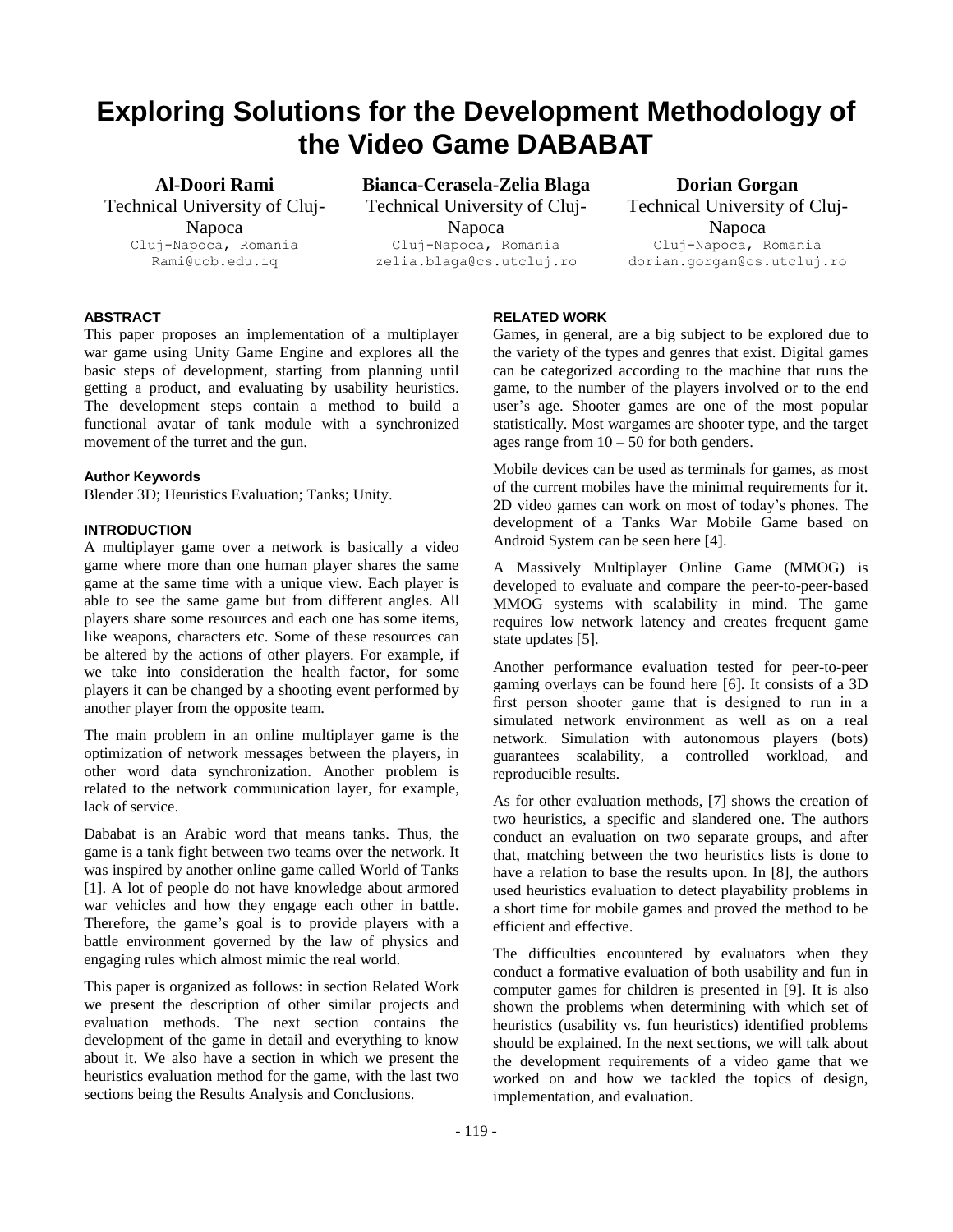## **GAME DEVELOPMENT REQUIREMENTS**

In order to create a game, we need a game engine that has enough capabilities for a war game over the network. Therefore, we chose Unity platform which is free and easy to use.

Unity framework offers a store for assets where a lot of 3D objects can be found. The code is written in C# and we can edit it using Visual Studio which is one of the most powerful IDEs that currently exist. Unity also supports 24 platforms including Oculus Rift, PlayStation 4 and Linux.

The multiplayer game depends on a communication layer that the game engine provides. The developer must design this layer efficiently without causing it to crash or overload.

Unity framework provides remote actions to manage communications that are basically functions that can be called at the server that provides the current game session. The server can be either a dedicated one or there can be a machine which acts as a server and client at the same time. It does not matter what or where the server is. The remote actions will be executed on that specific machine [2]. Figure 1 shows the illustration of remote actions.



**Figure 1.** A diagram of the directions that remote actions take

Creating 3D games leads to dealing with 3D objects. In this case, customizing some objects to fit the requirements of the developed video game is required. A special tool is thus needed. Blender is a professional, free, and open-source 3D computer graphics tool, where it is possible to modify Unity Asset Store objects.

The designer uses Blender to create 3D objects from 2D images. In general, most of the avatars we see in games are started from a sketch on paper, then the 3D object is modeled using special software like Blender, and it is imported by a game engine to enable it to move around according to the end user's (player) commands [3].

#### **DABABAT MULTIPLAYER GAME DEVELOPMENT**

The planning phase precedes the system's development phase. In this case, the goal of planning was reaching a level where the game provides the following:

- 1. Environment to act as the battlefield (map).
- 2. Tank Avatar to act as the player.
- 3. Shell object to be the projectile from the gun.
- 4. Dynamic and Well-organized network handler.

Each aspect mentioned above has been tackled carefully during the development phase. This kind of game requires a team to build it, and it also takes a lot of time and patience. The minimal goals have been reached considering the time which has been given for the development of this particular genre of a video game, and the work has been done only by one person. Table 1 lists the names of the developers and the testers.

**TABLE 1.** The developer and the usability evaluators

| <b>Name</b>             | Specialization and year of<br>study                                                        | Domain                                                                                            |
|-------------------------|--------------------------------------------------------------------------------------------|---------------------------------------------------------------------------------------------------|
| Developer,<br>Evaluator | Vision<br>Artificial<br>and<br>1 <sup>st</sup><br>Intelligence<br>year<br>master's student | Software<br>Developer; medium<br>experience<br>with<br>video games                                |
| Evaluator               | Vision<br>Artificial<br>and<br>1 <sup>st</sup><br>Intelligence<br>year<br>master's student | Researcher in the<br>processing<br>image<br>medium<br>group;<br>experience<br>with<br>video games |

## **The Battle Field**

The plan for the game scenes or the maps was to make a variety to choose from like:

- desert theme;
- city theme:
- green field theme.

But as mentioned before there was only enough time for one map which is the desert theme as shown in Figure 2.



**Figure 2.** Desert Map

To make the theme more interesting for players, a river has been added in the middle to separate the battlefield into two halves. If any tank falls into the water, it will drown.

A terrain object has been used, as it provides the ability to shape any kind of grounds and then add textures to it. The whole object has been raised up to 15 measurement units,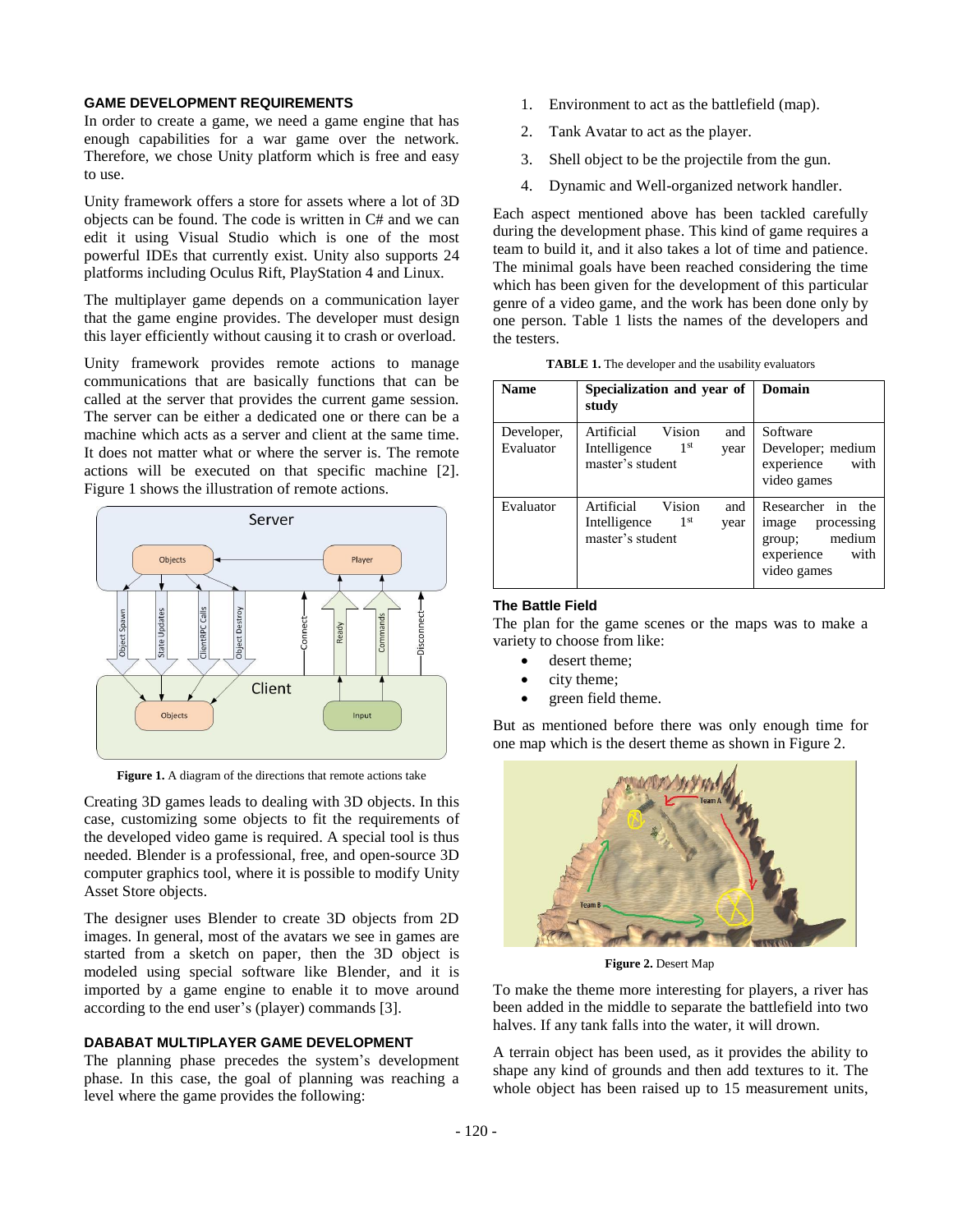which means the river depth will be 15 measurement units below the surface of the map.

A series of mountains surround the map to act as a natural border, so no tank can drive off the map. Some hills have been added to separate the spawning points, so the players cannot hit each other from a long distance. Also, a bridge was installed at the far end of the river in case some of the players wish to flank the other team.

#### **Tank Avatar**

This is the most important element of the game that connects to all the other elements, as it took 60% of the development time. Unity has its own Asset Store from where the developer can get different types of useful objects, for example, 3D models, particles effects, animations etc. The main plan is to have 4 types of tanks:

- Heavy Tank (slow, well armored and good gun)
- Medium Tank (Faster, less armored and good gun)
- Light tank (fast, weak armored and bad gun)
- Tank Destroyer (slow, weak armored and great gun)

But with the time given, only the heavy tank has been made. From the variety of tanks that we found on the Asset Store, one of the most famous is the American heavy tank (T29). It has been selected for our game, and Figure 3 illustrates the model of the tank.



**Figure 3.** T29 Model [1][10]

After acquiring the tank's 3D Model from the store, the Blender application has been used to decompose it into 7 components. The tank will be reassembled in Unity. Figure 4 shows the tank after decomposition.

This procedure provides more flexibility to deal with the tank movements and the gun aiming. Camouflage texture is applied to the tank parts. Then two cameras and a fire effect are added to the tank avatar.

The biggest challenge with the tank object was making the gun follow the camera, so the player will be able to use the mouse to move the camera's view. For the sake of making the game more realistic, it is not preferable to hook the gun to the mouse movements, because real tank turrets can never move as fast as the mouse does. The only solution was making the turret follow the mouse with a slower movement speed. The hull (body of the tank) moves separately with the input buttons (W, A, S, and D) and this does not affect the turret horizontal movements or the gun vertical movements.

Figure 5 illustrates the diagram for the horizontal turret movements' algorithm. The same idea is applied to the gun's vertical movements.



**Figure 5.** Turret movements' diagram

To make the tank avatar feel realistic, some effects have been added to it:

track sounds:



**Figure 4** Model decomposition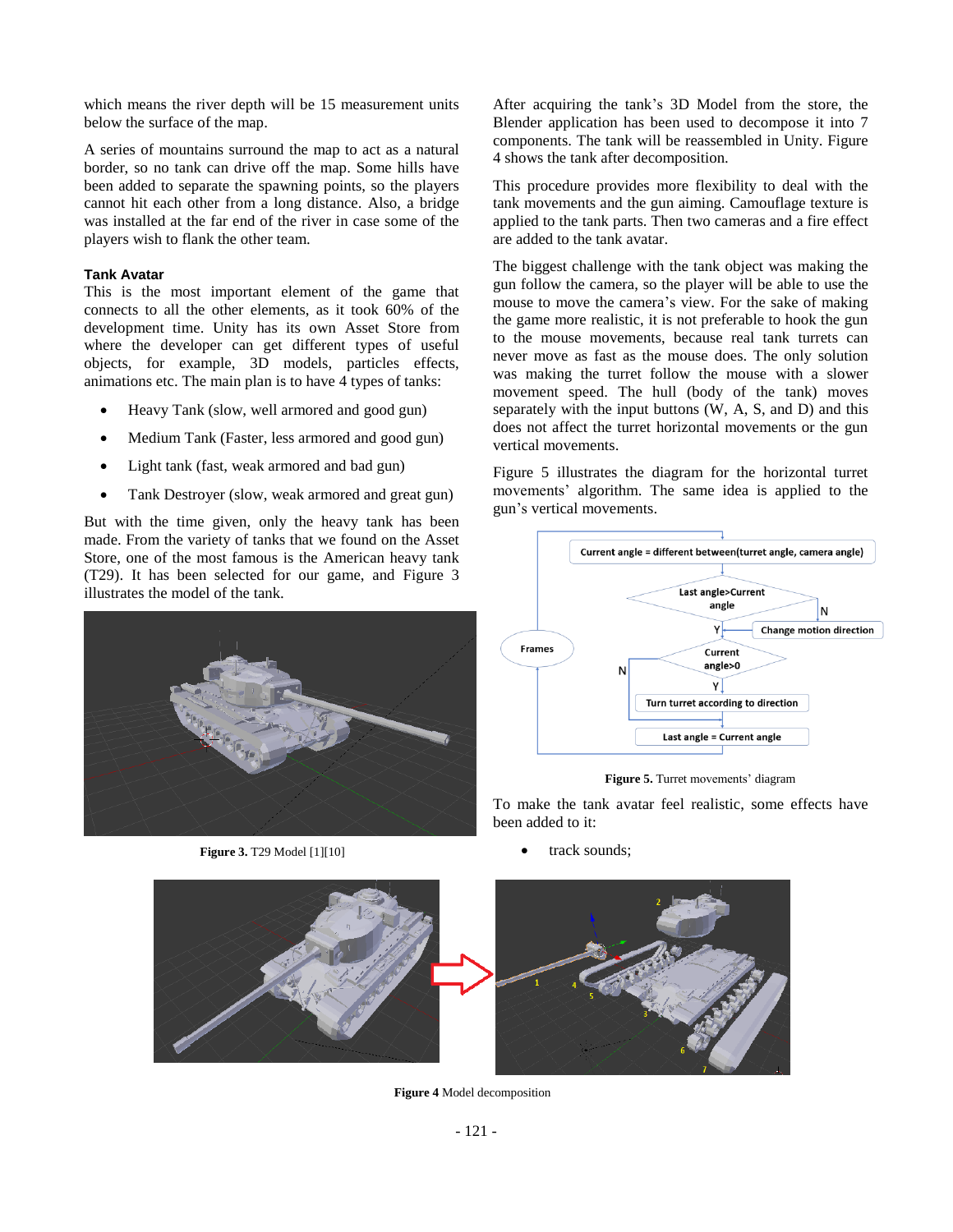- shell fire sound:
- muzzle fire flash;
- burning fire after the tank been destroyed;
- bubbles if the tank drowns in the river.

Everyone knows that guns have a recoil when they fire, so logically the big gun of the tank has to have some of its own and that is why we have used animations to make that effect to the gun. Basically, we designed the gun to be shorter for a little when it fires and it slowly returns back to its normal size just to make it feel more real as illustrated in figure 6.

Unity provides a great tool to do this kind of work by recording the movements and playing them from the C# code as needed, which in this case is the fire event.



**Figure 6.** Recoil animation

#### **Shell Object**

Shells are what the tank fires toward enemies. In this game, the shell is an independent object, which is described by a position, and has velocity and mass, and can affect other objects physically by the laws of the game engine.



**Figure 7.** Shell object

Basically, the shell is a small ball which contains an explosion effect. It can be created from a point and travels toward another point, then hits whatever unfortunate thing in the way. Figure 7 shows the explosion effect connected to the shell object. To make the projectile feel real, some effects have been added to the shell:

- big explosion sounds;
- explosion particle effect on impact.

## **Tank Properties and Damage Handler**

Each tank in the game has a data structure for the properties which contain the following:

- driving speed: integer
- tank turning speed: integer;
- turret turning speed: integer;
- gun vertical movement speed: integer;
- shell velocity: integer;
- health: integer;
- gun damage range: list[integer].

These properties will change the performance of the tank. When adding new tanks in the future, we should recalibrate the properties to fit the tank's descriptions and balance the gameplay to be as fair as possible.

The gun damage range is a one-dimensional array of integers. Each element represents how much health the shell can take from the other tank in case of a direct hit. These values should be proportional to the gun caliber.

When a tank fires a shell, a random number function will be invoked to get one of the elements from gun damage range array and this value will be subtracted from the health of the other tank in case the shell touches the other tank. In this game the array for the T29 gun damage range is [100, 200, 300, 400, 500] and the health property has been set to 1000. This means that it is possible to destroy a tank in 2 shots if you are lucky, or 10 shots if you miss your attacks. This mechanism made the gameplay much more enjoyable.

## **Network Handler**

When everything is set (map, avatar, and shell) the only thing left to do is decide what to propagate over the communication layer. As mentioned before, Unity provides a tool to handle network operations, but this tool comes with more options than we actually need.

We had to create a custom network management class only to satisfy the game requirements. We used the existing network manager object and overridden functions to create a well-organized graphical interface to act as the game lobby as shown in Figure 8.

The interface requires the player to introduce the desired name and to select a team (red or blue). The team color represents the location on the map, where the player will spawn. The terminal can act as a server over some specific port or it can join another server in the game.

The network handler needs spawning locations to locate the players when the game starts, otherwise, the player will appear at the point (0, 0, 0) out of the map. Several spawning locations have been added to the game at the corners of the map above the terrain surface.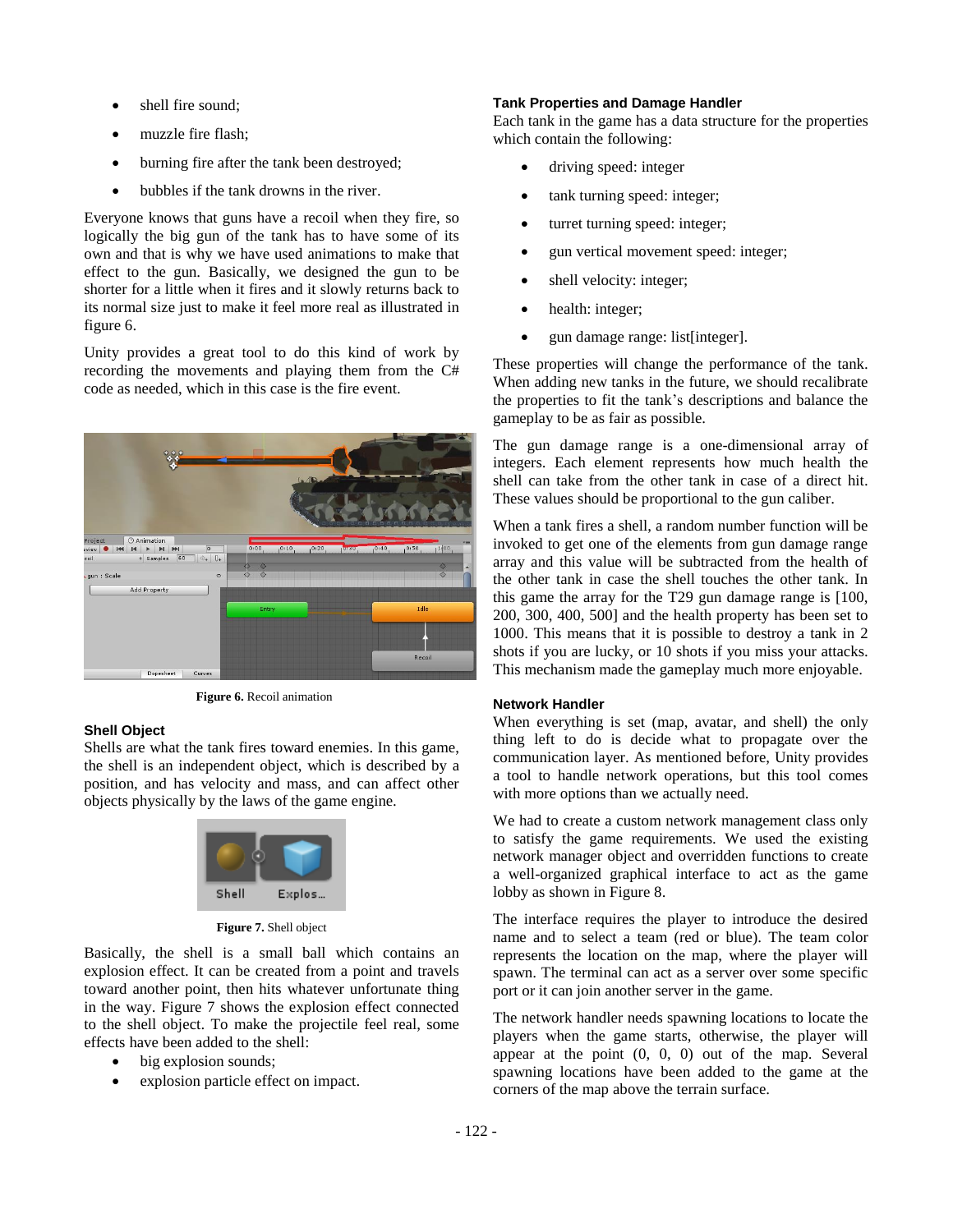| 2018<br>ABAB                                                                           |       |                                            | Inspired by: |                      |  |
|----------------------------------------------------------------------------------------|-------|--------------------------------------------|--------------|----------------------|--|
|                                                                                        |       | <b>A TEHNICA</b><br><b>DIN CLUJ-NAFOCA</b> |              | <b>WORLD</b> orTANKS |  |
| My Name Is:<br>Player                                                                  | My IP | 192.168.100.15                             | Server IP    | 127.0.0.1            |  |
| I Want Team:<br><b>RED</b><br>$\checkmark$                                             | Port  | 7777                                       | Port         | 7777                 |  |
|                                                                                        |       | Create New Host                            |              | Join Game            |  |
| <b>Interactive Systems</b><br>Supervisor: Dr.Dorian Gorgan<br>Developer: Al Doori Rami |       |                                            |              | Exit                 |  |
|                                                                                        |       |                                            |              |                      |  |
|                                                                                        |       |                                            |              |                      |  |
|                                                                                        |       |                                            |              |                      |  |

Figure 8. Game lobby

The following items can be spawned by the network handler:

- tank avatar;
- shell object.

The tank avatar uses the spawning locations when the game starts but the shell object will be spawned at the end of the gun.

We need to propagate the following data over the network:

- 1. game state (the number of players in the teams, who is still alive and who is dead, and what is the current health for each player and their names);
- 2. tanks locations on the map;
- 3. shell locations (contains the life cycle of the shell starting from the moment when it has been fired until it hits something and explodes or goes outside the map, after 5 seconds it will be disposed of automatically);
- 4. turret movements, so the players are able to see where the other tanks' turret is facing;
- 5. gun movements, so the players can see where the other tanks are aiming at.

The most important part of networking is not to overload the communication layer. Thus, a set of priorities have been established upon the network manager as follows:

- 1. the shell object movements have the highest priority because it is too fast and other tanks should be aware of the current location of the shell;
- 2. the tank movements;
- 3. the turret and gun movements;
- 4. the game's state;
- 5. the particle effect activation (this is a Boolean value that represents the state of the corresponding tank is the following cases:
	- Hit point  $= 0$  and the tank is not drowning; activate the fire effect.
	- if the tank is drowning; activate the bubble particle effect.

# **Game Status Information**

In this part of the project, several things need to be taken care of, like what information the player needs to know. According to our observations, the following list has been created:

- current health;
- gun reload time;
- time left to complete reload;
- the player's name;
- the names of the other players;
- the remaining health for other players;
- the number of players in the player's team;
- the number of players who died in the player's team;
- the number of players on the other team;
- the number of players who died in the other team;
- instructions about how to use the game.

It is more convenient to have the other player info above their tanks like the health bar and the player's name. The rest of the information is displayed on the screen in a way that will not affect the gameplay as seen in figure 9.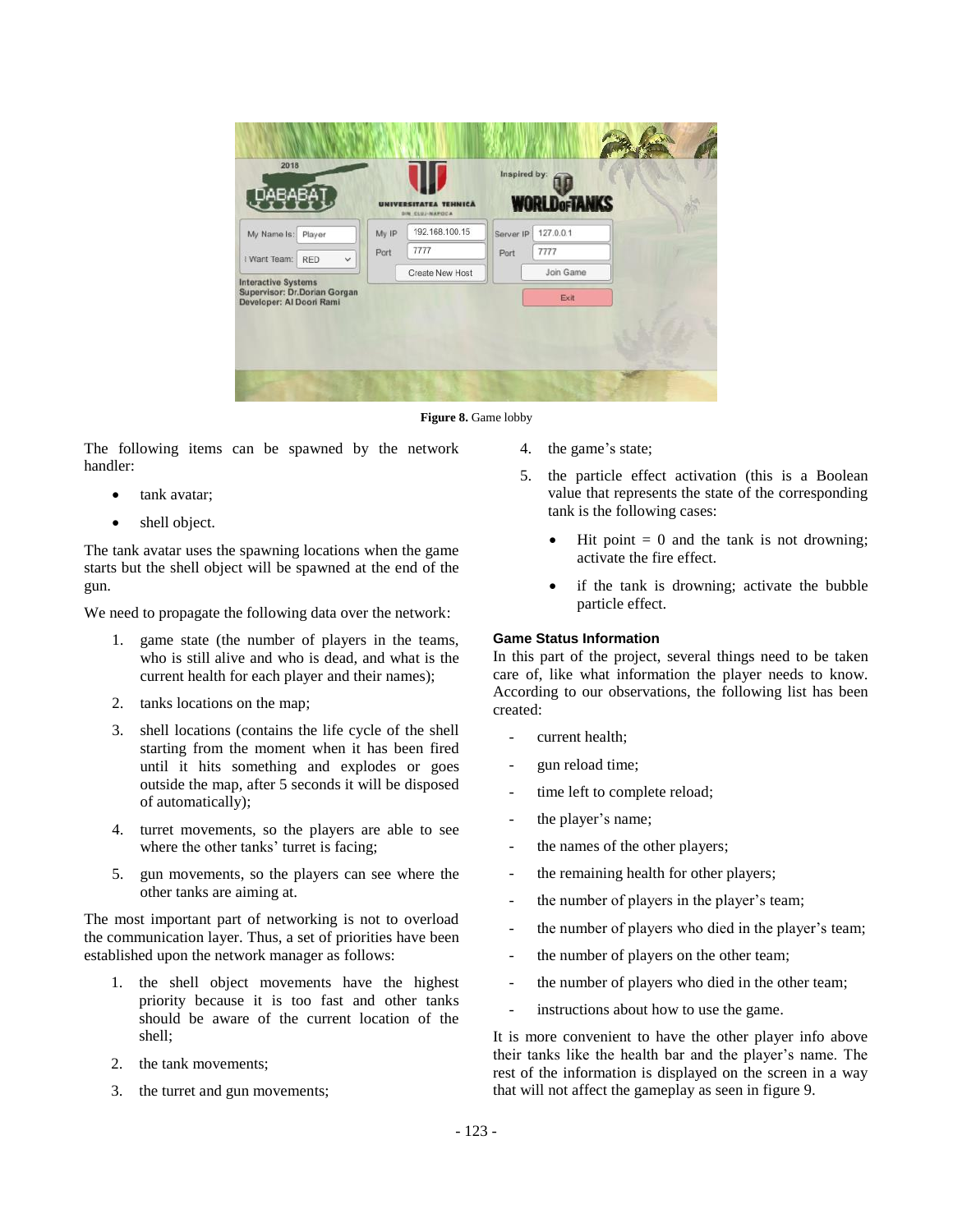

**Figure 9.** Game view shows the info provided to the user

#### **Camera Handler**

The game has three cameras. The main camera which views the game lobby is positioned in front of the waterfall which is the most beautiful scenery on the map. When the tank object has been spawned, it takes the view from the lobby camera and sets it to one of the two cameras which belong to it. The player can switch using the mouse's right click between the following cameras:

- commander view camera as shown in Figure 10;
- outside view camera as shown in Figure 11.



**Figure 10.** Commander view in sniper mode



**Figure 11.** Outside view

#### **USABILITY HEURISTICS FOR EVALUATION**

When the game development phase is finished, we end up with a working copy of the game that is ready for testing. Usability heuristics methods have been used for testing because they are fast and do not require many resources. In order to perform such a method, we have to create some suitable heuristics for the project which can be detected by the testers. The testers have been informed about the game in general and the goals of the project.

| heuristics             |                        |                      |                                               |  |
|------------------------|------------------------|----------------------|-----------------------------------------------|--|
| <b>Game Heuristics</b> |                        | Nielsen's Heuristics |                                               |  |
| ID                     | <b>Definition</b>      | <b>ID</b>            | <b>Definition</b>                             |  |
| H1                     | OS Compatibility       | N4                   | Consistency and standards                     |  |
| H6                     | Consistency            |                      |                                               |  |
| H <sub>2</sub>         | Clarity                | N2                   | Match<br>between system and the real<br>world |  |
| H <sub>3</sub>         | Metaphors              |                      |                                               |  |
| H10                    | Reality                |                      |                                               |  |
| H <sub>4</sub>         | Simplicity             | N8                   | Aesthetic and minimalist design               |  |
| H <sub>5</sub>         | Feedback               | N1                   | Visibility of system status                   |  |
| H7                     | Error prevention       | N <sub>5</sub>       | Error prevention                              |  |
| H8                     | Help and documentation | N10                  | Help and documentation                        |  |
| H9                     | Network Efficiency     | N7                   | Flexibility and efficiency of use             |  |
| H11                    | Enjoyment              | N <sub>3</sub>       | User control and freedom                      |  |

**TABLE 2.** The mapping between game heuristics and Nielsen's

Matching has been performed between the heuristics we created and the standard Nielsen's Heuristics, so the game heuristics will be as the following:

H1: OS Compatibility - the game should be easy to install and compatible, without additional software support. If needed, the package should contain the extra software support.

H2: Clarity - the interface should be easy to understand, using clear graphic elements, text, and language.

H3: Metaphors - use appropriate metaphors, making the possible actions easy to understand, through images and familiar objects.

H4: Simplicity - provide the necessary information in order to complete a task.

H5: Feedback - keep users informed on the games' progress, indicating both the global and the detailed state of the system. The application should deliver appropriate feedback on users' actions.

H6: Consistency - consistent in using language and concepts. The forms of data entry and visualization of the results should be consistent.

H7: Error prevention - prevent users from performing actions that could lead to errors and should avoid confusions that could lead to mistakes.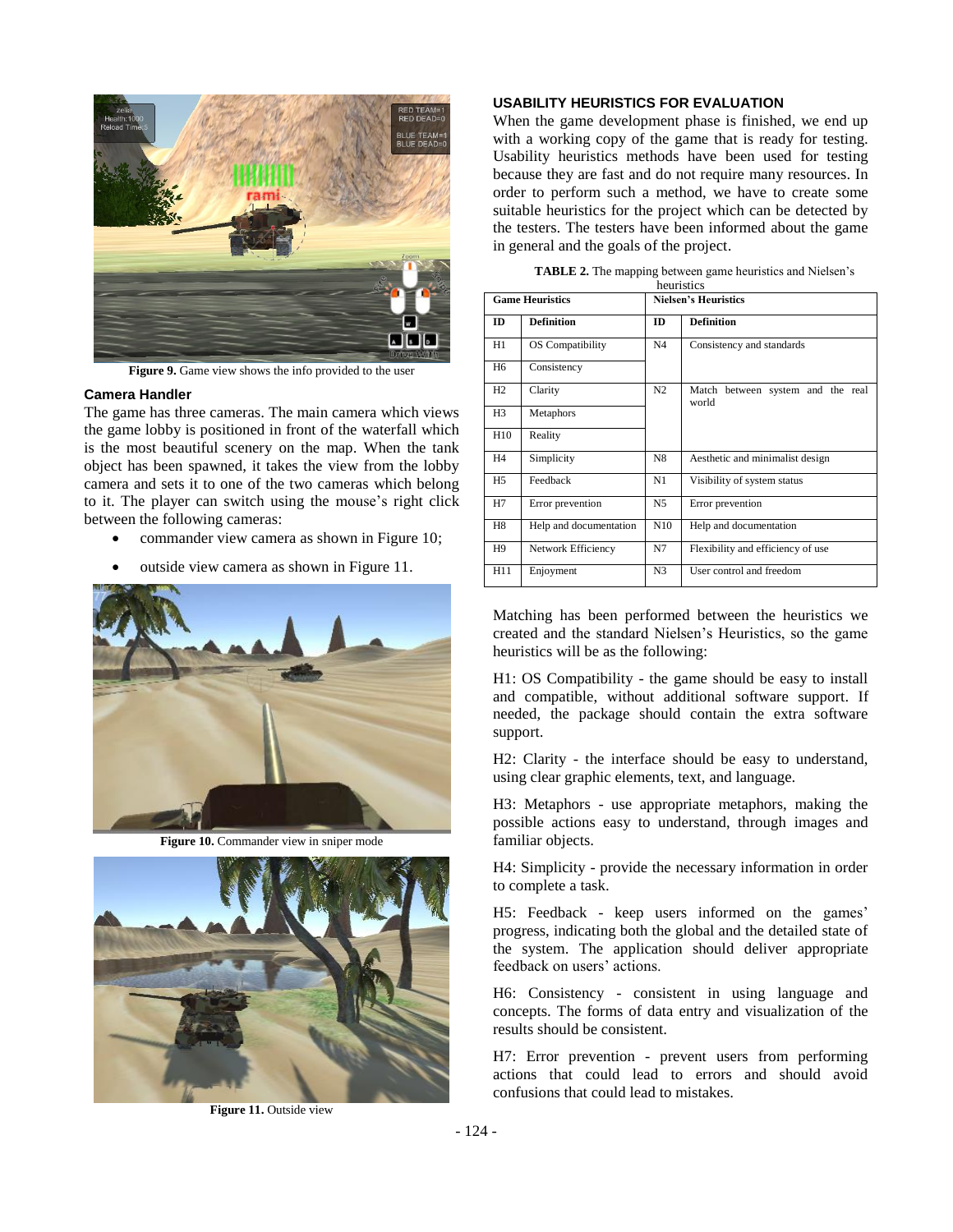H8: Help and documentation - provide an easy to find, easy to understand, and complete online documentation. It should provide contextual help and glossary of terms for novice users [7].

H9: Network Efficiency - the end user must not feel any slow motion in the game or glitching.

H10: Reality - the end user must feel the laws of physics applied in the game the same way in real life, as well as the objects inside the game, have to behave as they are in real life.

H11: Enjoyment - the end user must have fun while playing the game.

Each game heuristics matches one of the Nielsen's Heuristics by meaning and goal as shown in Table 2. For conducting an experiment, we have two testers: the first will have the Game Heuristics and the second will have Nielsen's Heuristics and both of them have tested and evaluated the game according to the heuristics they been given. Each tester wrote a description of the problems that they have identified while testing as shown in Table 3.

| <b>Tester 1 using Game Heuristics</b> |                           | <b>Tester 2 using Nielsen's Heuristics</b> |                    |
|---------------------------------------|---------------------------|--------------------------------------------|--------------------|
| ID                                    | <b>Number of problems</b> | ID                                         | Number of problems |
| H1                                    | $\overline{0}$            | N <sub>4</sub>                             | $\mathfrak{2}$     |
| H <sub>6</sub>                        | 3                         |                                            |                    |
| H2                                    | $\mathbf{0}$              | N <sub>2</sub>                             | $\mathfrak{2}$     |
| H <sub>3</sub>                        | $\mathbf{0}$              |                                            |                    |
| H10                                   | $\mathbf{1}$              |                                            |                    |
| H <sub>4</sub>                        | $\mathbf{1}$              | N <sub>8</sub>                             | 1                  |
| H <sub>5</sub>                        | $\mathbf{0}$              | N1                                         | $\mathbf{0}$       |
| H7                                    | $\mathbf{0}$              | N <sub>5</sub>                             | $\mathbf{0}$       |
| H <sub>8</sub>                        | $\mathbf{0}$              | N10                                        | 1                  |
| H <sub>9</sub>                        | $\overline{c}$            | N7                                         | $\mathbf{1}$       |
| H11                                   | $\overline{c}$            | N <sub>3</sub>                             | 3                  |
| <b>Total</b>                          | 9                         | <b>Total</b>                               | 10                 |

As a result, Nielsen's Heuristics tester detected the problems in the system in a more general point of view, but the Game Heuristics tester has described the problem specifically.

#### **RESULTS ANALYSIS**

Now we have enough data to prioritize the modifications on the game and fix the problems accordingly, so we sorted all the problems that have been detected by the testers starting from the highest problematics in the tester point of view. Table 4 illustrates the problems.

The two evaluation methods almost have similar results regarding the situation of this project and the available resources. Both testers got to the same main problems and described them independently.

**TABLE 4.** Results analysis

| <b>Description</b>                                   | Value |
|------------------------------------------------------|-------|
| Problems detected by both testers                    | 70%   |
| Problems detected only by using Game Heuristics      | 10%   |
| Problems detected only by using Nielsen's Heuristics | 20%   |

The following problems came up while testing:

- a) Watching out for the mass parameter of the objects when applying physics' laws to the game, because they can push each other away.
- b) When creating a network game, it is recommended to start with the player's avatar before developing the network class.
- c) Carefully deciding what to propagate over the network so the communication layer is not overloaded.
- d) Setting a priority for the data needed to be sent over the network and acting accordingly, for example (the shell location while it been fired and travel through air to the target have a high priority over the current tanks' locations because they are slower).
- e) The camera object within each client has it is own point of view, so if we have a 3D text, it should always face the right direction that is toward the current player.
- f) The particle system (effects) cannot be transferred via the network, so synchronizing some Boolean values to activate them to be visible to the other clients is a good and a fast way to do it.
- g) Using layers and tags to distinguish between objects in the scene like plyers and trees in case of a collision has been invoked.

#### **CONCLUSIONS**

Using a heuristics evaluation method is very effective in detecting problems with usability. It is important for a game to be easy to use and bug-free, so it can interact with humans as it supposed to do. Defining special heuristics for the game that we developed helped to produce a better feedback on the technical level and made it easier for the developer to make changes. The work would have been better if the project's team consisted of more than 5 people. This would also help with addressing each problem to the person responsible for it.

#### **ACKNOWLEDGMENTS**

The authors would like to thank the team behind the online game World of Tanks [10] for being the inspiration behind this project and to all the participants involved in the experiments that the present study required.